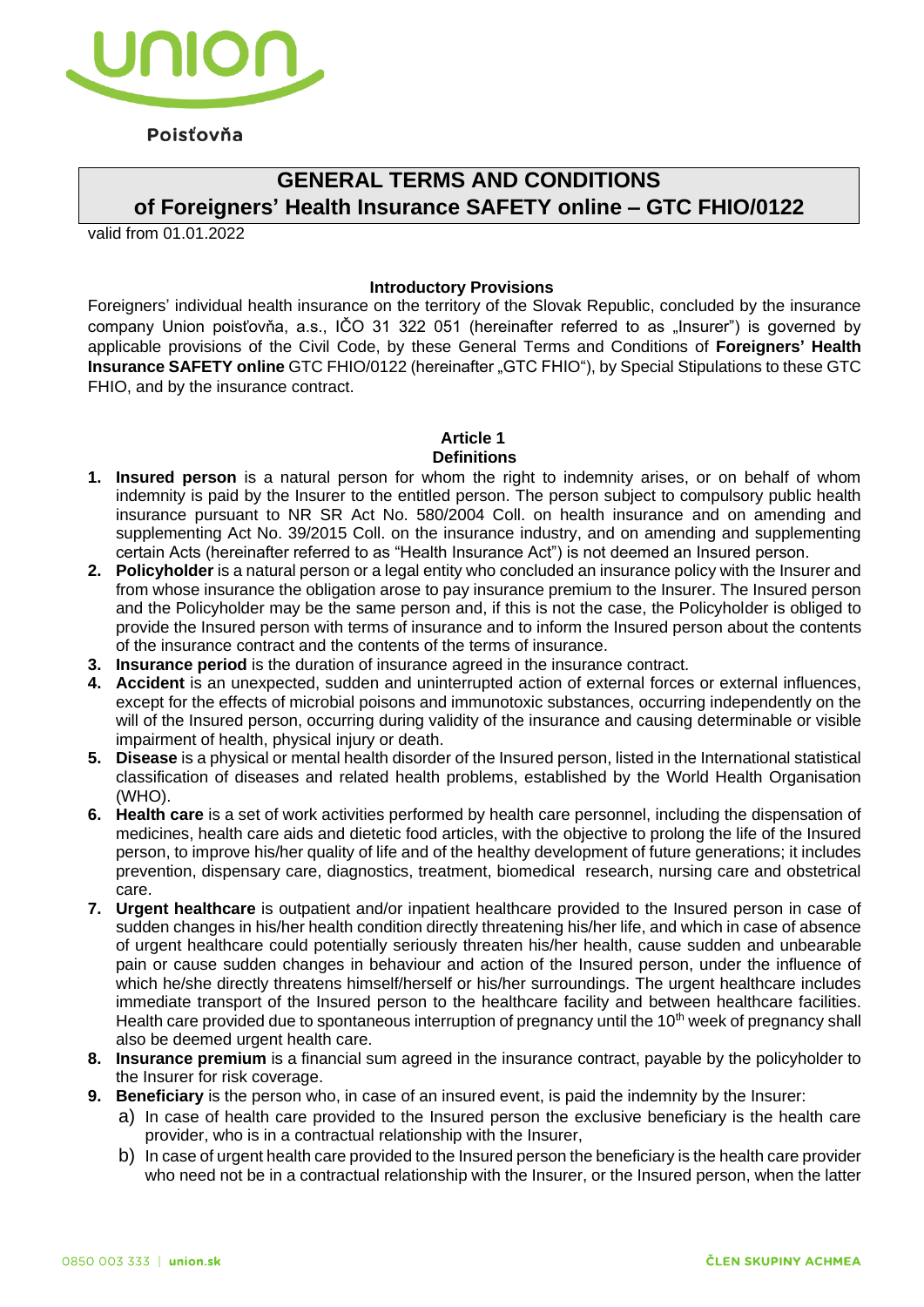paid the costs of health treatment, based on an insured event, directly to the health care provider and submitted proof of this fact by the method prescribed by the Insurer in Article 6 Paragraph 2 letter k),

- c) in case of urgent health care in countries within Schengen and in case of repatriation, the beneficiary is also the Partner, who has demonstrably incurred the expenses under Article 2 Paragraph 4.
- **10. Indemnity** is the sum to the payment of which right has arisen at the occurrence of
- an insured event, payable to the beneficiary. **11. Sum insured** is the maximum amount of indemnity for all insured events occurred in the duration of the
- insurance period. The sum insured is specified in the insurance contract. **12. Healthcare provider** (hereinafter "provider") is a general practitioner, a specialist, a dentist, an outpatient facility, a pharmacy, a medical aid supply point, a clinic, a one-day surgery facility and a hospital, if they provide healthcare on the territory of the Slovak Republic based on a license for healthcare provision issued by the relevant body in the Slovak Republic or in abroad according to applicable legislation of the state concerned.
- **13. Health treatment cost** is the cost of health care or of urgent health care provided to the Insured person, including health treatment performances of health care providers, the cost of medicines, health care aids and, when required by the state of health of the Insured person, then also the expenses of transport to the nearest health care provider (from the health care provider, between health care providers).
- **14. Health treatment regimen** is the regimen in support of the Insured person's health treatment, determined by the attending physician.
- **15. Partner** is a contractual partner of the Insurer who provides assistance services for the Insured person 24 hours a day, 7 days a week.
- **16. Repatriation** is transportation of the Insured person which is from the health point of view necessary and possible, or transportation of bodily remains of the Insured person back to the country, the passport of which the Insured person owns, or to other country in which the Insured person has the stay permission or participates in public health insurance.
- **17. Schengen Area** (hereinafter "Schengen") is for the purpose of these GTC FHI the territory of states where persons may freely cross the borders of the contracting states except for the Slovak Republic.
- **18. Acute disease** is a disease which occurred suddenly during validity of the insurance and which, by its nature, directly threatens life or health of the Insured person independently of his/her will and which requires urgent and / or immediate medical treatment.

The following is not considered to be an acute disease:

- a) change in the health condition, treatment of which began already before the beginning (inception) of the insurance or change in the health condition manifested already before beginning (inception) of the insurance, even if it has not been medically examined and/or treated, except for conditions that endanger the life of the Insured,
- b) change in the health condition, treatment of which is elective and may be provided in the territory of the country, the travel document of which the Insured person owns, or in which the Insured person has a stay permit.

## **Article 2 Subject and Scope of Insurance**

- **1.** The subject of insurance on territory of Slovak Republic are:
	- a) healthcare costs for health care,
	- b) healthcare costs for urgent health care,
	- c) repatriation.

Treatment costs for healthcare for emergency care as well as repatriation are covered in connection with the accident or illness incurred by the Insured person during the Insurance period.

- **2.** The subject of insurance on territory of Schengen are:
	- a) healthcare costs for urgent health care, which occur as a result of an accident or acute disease, b) repatriation.
- **3.** The Insurer will cover inevitable healthcare costs, which the Insured is obliged to pay to healthcare providers in the Slovak Republic and within Schengen in accord with Sec. 4 a 5 of this Article.
- **4.** The Insurer will cover healthcare costs in accord with Sec. 1 and 2 of this Article, if they are inevitable from medical point of view, for following: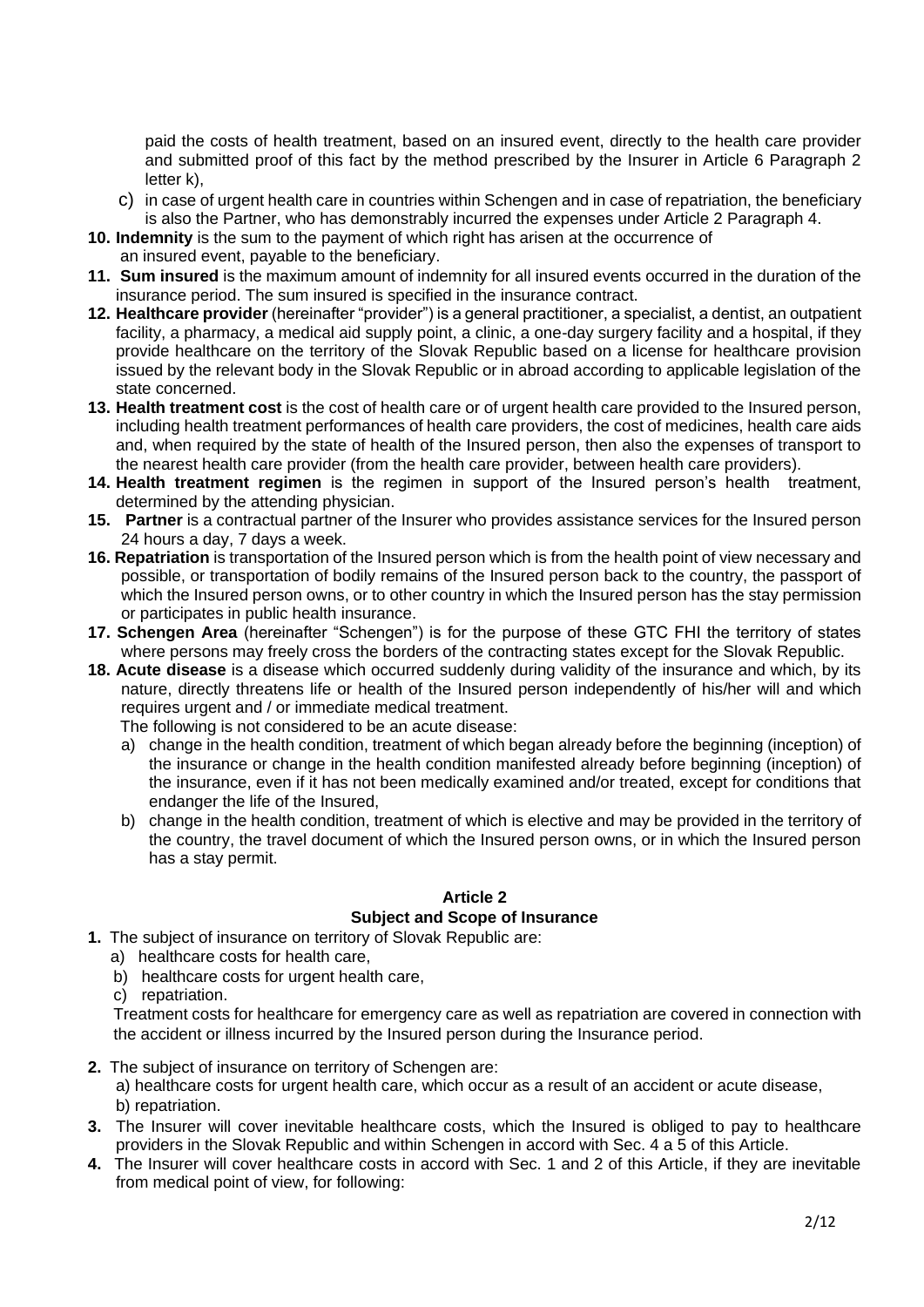- a) outpatient examination and treatment, including prescription of drugs and medical aids,
- b) hospitalization in a standard room including necessary medical treatment, diagnostic examinations, surgery, medical material, prescribed drugs, health aids and standard hospital meals during hospitalization,
- c) transport of the Insured person:
	- to the nearest healthcare facility and/or
	- between healthcare facilities and/or
	- from the healthcare facility to the place of stay in the country in which the insured event occurred if it is required by the health condition of the Insured person and if the Insured person is not able to use public means of transport,
- d) repatriation of Insured person or bodily remains of the Insured person; transport must be agreed in advance by the Partner or the Insurer. Repatriation is assessed, organized and approved by the Partner or the Insurer, and the transportation of bodily remains is organized and approved by the Partner or the Insurer. In the case of repatriation outside the Slovak Republic or Schengen, neither the Insurer nor the Partner are required to organize the transportation. The Insurer will cover such cost of repatriation up to the Sum insured and specified in the insurance contract.
- e) necropsy of the Insured, if required by applicable legislation of the respective country.
- **5.** The Insurer will cover the cost of outpatient dental treatment but only to the extent of necessary and/or urgent treatment to relieve pain. The Sum insured per insured event is specified in the insurance contract, same as the Sum insured for all insured events.
- **6.** The healthcare provider will provide healthcare up to the limits specified in the insurance contract.
- **7.** The scope of insurance depends on the agreed type of insurance; it is defined in the by Special Stipulations to these GTC FHIO.

#### **Article 3**

#### **Insured Event**

The insured event in relation to the individual insurance types is defined in the Special Stipulations to these GTC FHIO.

#### **Article 4 Territorial Validity**

The Insurance applies to events occurred on the territory of the Slovak Republic and Schengen except for the country in which the Insured person has a permanent residence or participates in public health insurance or is entitled to free healthcare.

## **Article 5 Exclusion from Insurance**

- **1.** The Insurer provides no indemnity for:
	- a) health care or urgent health care provided inconsistently with the type and degree of the Insured person's affliction in compliance with NR SR Act No. 577/2004 Coll. on the scope of health care covered on the basis of public health insurance and on payments for services rendered in link with the provision of health care (hereinafter referred to as "Act on the scope of health care"), health care exceeding the scope defined by this Act and services rendered in link with the provision of health care or urgent health care pursuant to this Act,
	- b) dental treatment and related services (including dental prostheses), except for costs incurred in connection with dental treatments (including extraction or temporary filling) performed in order to eliminate suddenly occurred pain, and for the costs of unavoidable dental treatment consequently to an injury, max. up to limits of the Sum insured per insured event and the Sum insured for all insured events that are included in the insurance contract,
	- c) transport and repatriation of the Insured person in accord with Art. 2 Sec. 4 Letters c) and d) without the prior consent of the Insurer or the Partner.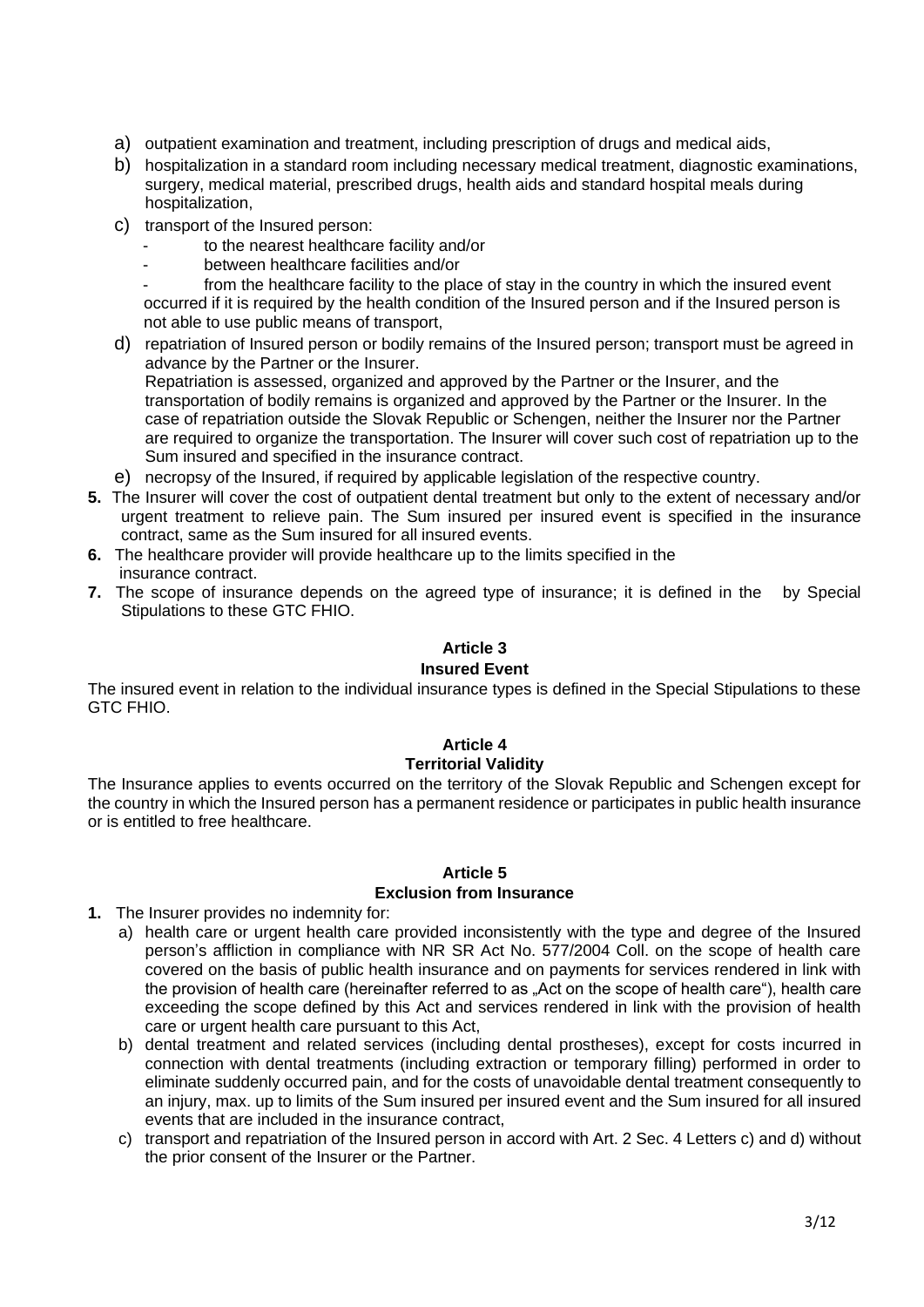- **2.** The Insurer provides no indemnity for health treatment costs incurred in connection with:
	- a) disease, accident or change of health condition that took place before commencement of the insurance period,
	- b) organ transplantation, treatment of haemophilia, treatment by interferon, treatment by growth hormone,
	- c) treatment of renal insufficiency by dialysis,
	- d) artificial interruption of pregnancy except for a medically indicated pregnancy interruption due to threatening the life of the mother, regardless of the pregnancy duration,
	- e) treatment and examination of infertility and assisted reproduction,
	- f) treatment of obesity,
	- g) treatment of venereal diseases and HIV infection,
	- h) examination and treatment of mental disorders and diseases, including all sleep disorders, depression and psychosis; psychological examination and psychotherapy,
	- i) treatment of addictions, including complications and related diagnoses,
	- j) examination and treatment of congenital development abnormalities and the complications associated with them from diagnosing except for cases of immediate threat to life – with new born children,
	- k) treatment that is not scientifically or medically recognized, chiropractic treatment, acupuncture therapy acupressure, homeopathy, or other type of alternative therapy,
	- l) cosmetic and aesthetic interventions, plastic surgeries,
	- m) ingestion of alcohol, drugs, habit-forming or other narcotic substances, abuse of medicines or with abstinence symptoms in addictions,
	- n) attempted suicide, suicide or intentional self-infliction of an injury,
	- o) active participation of the Insured person in any war, rebellion, insurrection or riot,
	- p) disturbance triggered by the Insured, or in connection with criminal activity he/she committed,
	- q) activity when the Insured breached legal regulations, orders or bans, applicable at the place where the insured event occurred,
	- r) driving a motor vehicle without a driving license,
	- s) handling firearms or explosives by the Insured,
	- t) non-compliance with referrals of the attending physician, failure to use or incorrect use of drugs issued to the Insured on medical prescription,
	- u) effects of nuclear energy or radioactive materials,
	- v) performance of high-risk sports, i.e. piloting, parachute jump from an airplane or from heights, hang gliding, paragliding, motorsport disciplines including driving on a water scooter, diving, rafting, canyoning, sport shooting, ski alpinism, ski jumping, skiing outside the marked tracks, speleology, climbing, mountaineering, glacier hiking and tourism carried out the marked and unmarked tracks if there is artificial securing equipment (e.g. ropes, chains, steps, ladders) placed on these tracks, or if it is necessary to use any parts of the mountaineering equipment to overcome the track (rope, harness seat, chest harness, helmet, carabiner, clinch).
	- w) Examinations for the issuing of assessments, findings and medical reports, administrative fees.
- **3.** The Insurer will not cover costs for:
	- a) medical devices with a value of more than EUR 1,000, unless they have been approved in advance by the Insurer
	- b) any orthopaedic medical devices, if not prescribed in connection with an accident of the Insured person,
	- c) genetic diagnostics,
	- d) speech therapy.

**4.** Unless agreed within the insurance contract, the Insurer will provide no indemnity for health treatment costs incurred in connection with:

a) training, preparation for competition or participation in competitions in any sport disciplines,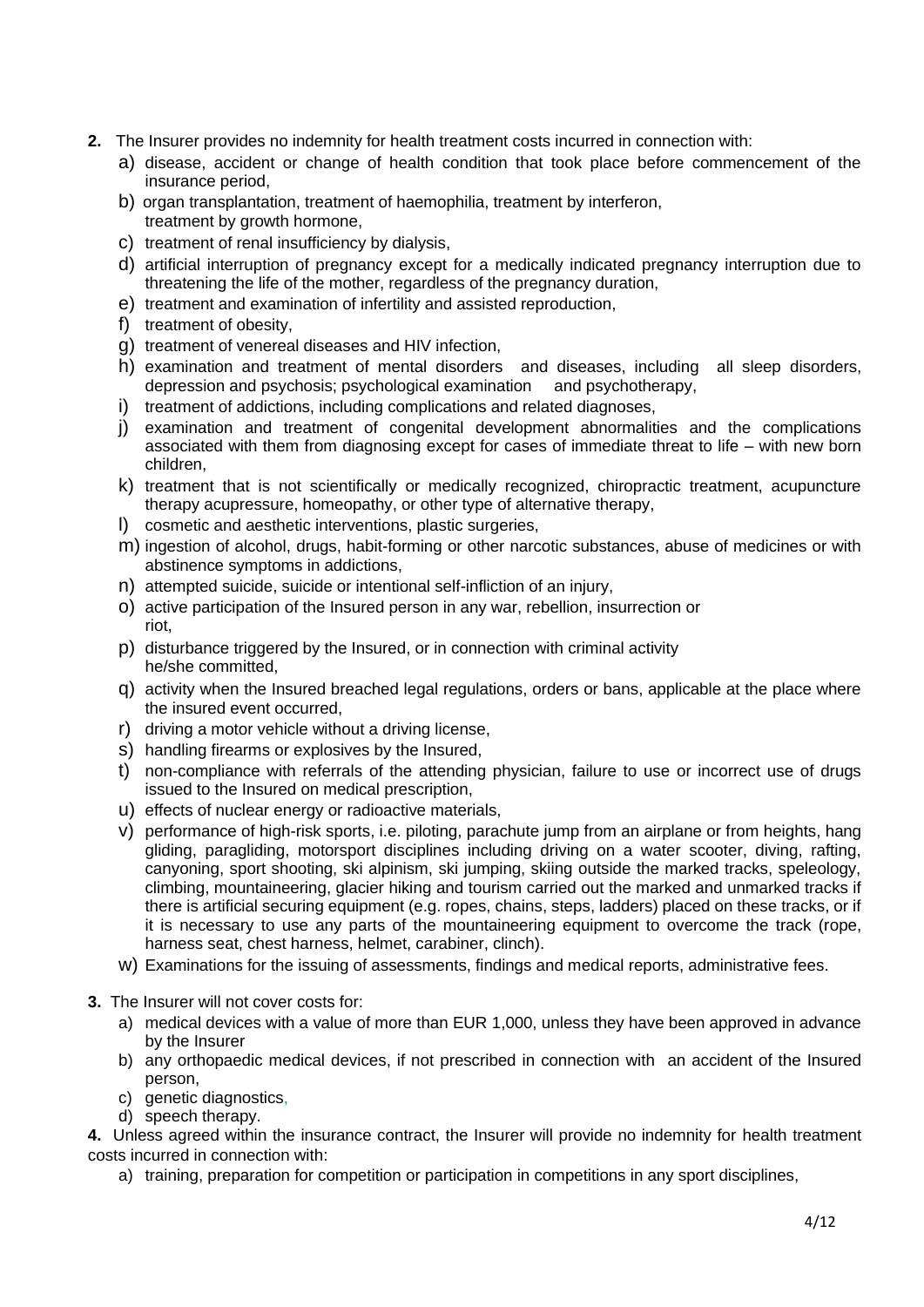- b) performing of manual work activity of the Insured person,
- c) pregnancy and childbirth, except for costs incurred in connection with spontaneous interruption of pregnancy until its 10<sup>th</sup> week.
- **5.** In case of urgent health care besides the exclusions above, the Insurer will also not cover the medical expenses for:
	- a) examinations and medical procedures that are not necessary for diagnosing, preventive examinations, vaccinations, over-standard healthcare,
	- b) drugs, unless they are prescribed by the attending physician,
	- c) drugs for treatment of diseases diagnosed to the Insured person before concluding the insurance, not even if prescribed by the attending physician,
	- d) purchase of nutritional supplements including vitamin and probiotic preparations, trace elements, dietetic foods for special medical purposes and cosmetic products, not even if prescribed by the attending physician,
	- e) rehabilitation, physiotherapy, massages, spa treatment, rehabilitation stays, stays in sanatorium and health resorts.
- **6.** The Insurer is not obliged to provide indemnity if:
	- a) the Insured person does not inform partner about the occurrence of the event in accord with Art. 6 Sec. 2 Letter c),
	- b) the Insured person does not follow instructions of the Partner or the Insurer and does not effectively cooperate with them, or fails to submit the required documents, or refuses treatment by a doctor appointed by the Partner or the Insurer, or does not allow the Partner of the Insurer to contact the attending physician, or does not release the attending doctor from secrecy towards the Partner or the Insurer,
	- c) the Insured person or the Beneficiary knowingly informed the Partner or the Insurer incorrectly or incompletely about the insured event,
	- d) the Insured person refused to undergo repatriation proposed by the Partner or the Insurer.
- **7.** The Insurer will not provide indemnity or any other payment to the Insured person if the Insurer would thereby be at risk of fines, sanctions, restrictions or prohibitions under:
	- a) trade or economic sanctions of the European Union,
	- b) law or legislation of the European Union,
	- c) decisions of the United Nations
	- d) applicable legislation of the Slovak Republic.
- **8.** The Insurer may withhold indemnity or any other payment to an Insured person if the Insured person is on a US sanctions list. While indemnity or any other payment is withheld for this reason, the Insurer will not be in default of payment.

## **Article 6**

## **Obligations of the Policyholder and of the Insured Person**

- **1.** The policyholder and the insured person (or his/her legal representative) shall:
	- a) provide, before concluding the insurance contract, truthful and full replies to Insurer's written questions applying to the negotiated insurance. The same applies in case of amendments in the insurance,
	- b) provide, without undue delay, written notification of any change in the data representing the basis of conclusion of the insurance contract,
	- c) pay insurance premiums in the sum agreed in the insurance contract,
	- d) should the policyholder or the Insured person knowingly violate the obligation specified in letter a/ of this Article, the Insurer shall be entitled to withdraw from the insurance contract or deny indemnity in full under the conditions specified in Article 802 of the Civil Code.
- **2.** The Insured person shall:
	- a) be mindful of ensuring, within his/her possibilities, the nonoccurrence of an insured event,
	- b) efficiently cooperate with the attending physician and with the Insurer in case of occurrence of an insured event, in order to avoid groundless increase of the costs of indemnity based on the insured event, mainly seek medical examination without undue delay and comply with instructions of the physician,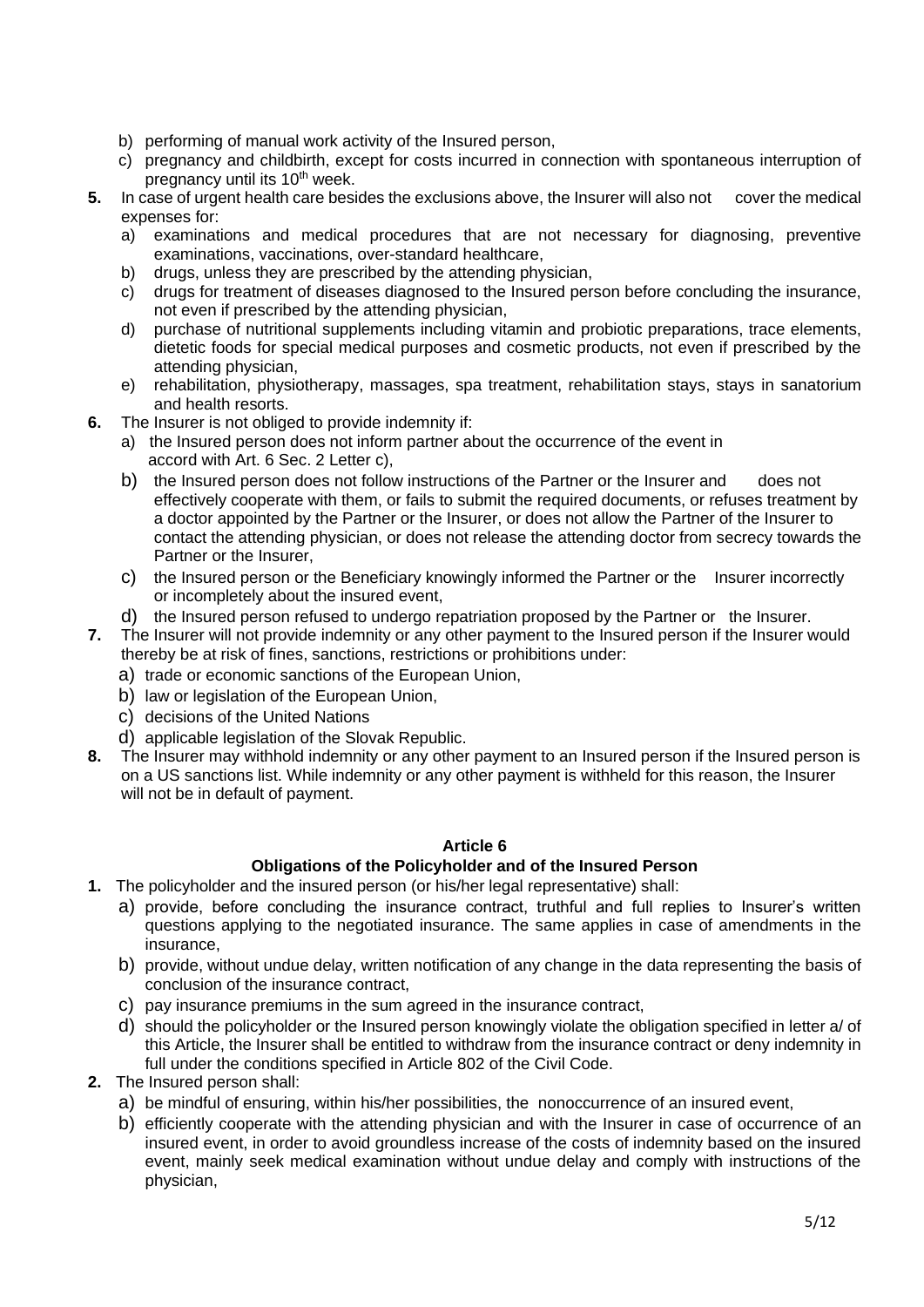- c) on the territory of Schengen and in case of repatriation to inform Partner about the occurrence of the insured event and act in accord with instructions of the Partner; if the Insured person is unable to contact the Partner before healthcare provision due to health reasons, he/she is obliged to do it immediately after the health condition allows him/her to do so,
- d) submit his/her insurance card to the health care provider at occurrence of the insured event on territory of Slovak Republic,
- e) grant consent to the attending physician and/or to the health care facility for the provision, by request of the Insurer, of information about the state of health of the Insured person to the Insurer or to the Insurer's contractual physician, and thereby waive their confidentiality obligation in respect of the Insurer,
- f) submit himself/herself, by request of the Insurer, to examination by the Insurer's appointed physician,
- g) ensure elaboration, without undue delay, of all medical reports and assessments requested by the Insurer,
- h) provide truthful and full data in reports and during examination of his/her claim to indemnity,
- i) in case of expiry of insurance pursuant to Article 8 Paragraph 3 letters a) through c) before lapse of the insurance period the Insured person shall return to the Insurer original of the insurance card without undue delay but not later than within three days from the expiry of insurance,
- j) refund indemnity to the Insurer in case of occurrence of a fact specified in Article 8 Paragraph 3 letters b) and c) when the indemnity was disbursed to the health care provider or to the Insured person,
- k) when having paid the cost of health treatment, present the following documents to the Insurer:
	- ka) medical report, specifying the diagnosis, date of treatment and health anamnesis confirmed by the health care provider,
		- kb) an accounting document issued by a healthcare provider for reimbursement of healthcare items and their prices, in the case of reimbursement of healthcare expenses in the territory of the Slovak Republic, or proof of payment of healthcare expenses in the case of Schengen,
		- kc) medical prescriptions, when issued in link with the insured event,
		- kd) document in proof of payment for medicines, showing the prescription number, type of medicine, number of packages, price and imprint of seal of the pharmacy, or an invoice for prescribed drugs,
		- ke) document in proof of cash payment of transport cost, a doctor's statement on the necessity of transferring the Insured, indicating an urgent treatment,
		- kf) other documents clearly proving the occurrence of the insured event or other documents necessary for the liquidation of the insured event as requested by the Insurer.

Payment of the applicable indemnity is conditional upon presentation of the documents listed in Letters ka) to ke). If the Insured fails to submit the original documents to the Insurer, he/she is required to keep original documents for a minimum of one year after reporting the insured event and during this period allow the Insurer to inspect such documents.

- l) in case that reports, testimonials or other documents relating to the insured event are in a language other than Slovak or English, and if the Insurer requests so, to ensure at their own expense the official translation of these documents into the Slovak language.
- m) on the proposal of the Partner or the Insurer to undergo repatriation if his/her health condition allows it. Otherwise, the Insurer has the right not to provide indemnity.
- **3.** In case of expiry of insurance pursuant to Article 8 Paragraph 3 letter c) the Insured person is obliged to submit to the Insurer without delay the insurance card of the participant in public health insurance or other relevant document if he/she is obliged to have public health insurance on territory of Slovak Republic according to Act on Health Insurance.

## **Article 7 Rights and Obligations of the Insurer**

**1.** The Insurer is obliged:

a) to maintain confidentiality about facts that became known to it at the time of negotiation of the insurance or while executing its administration, or at loss adjustment in case of an insured event. In the sense of these GTC FHIO, the Insurer may use such facts only for insurance purposes, except for cases specified in generally binding regulations,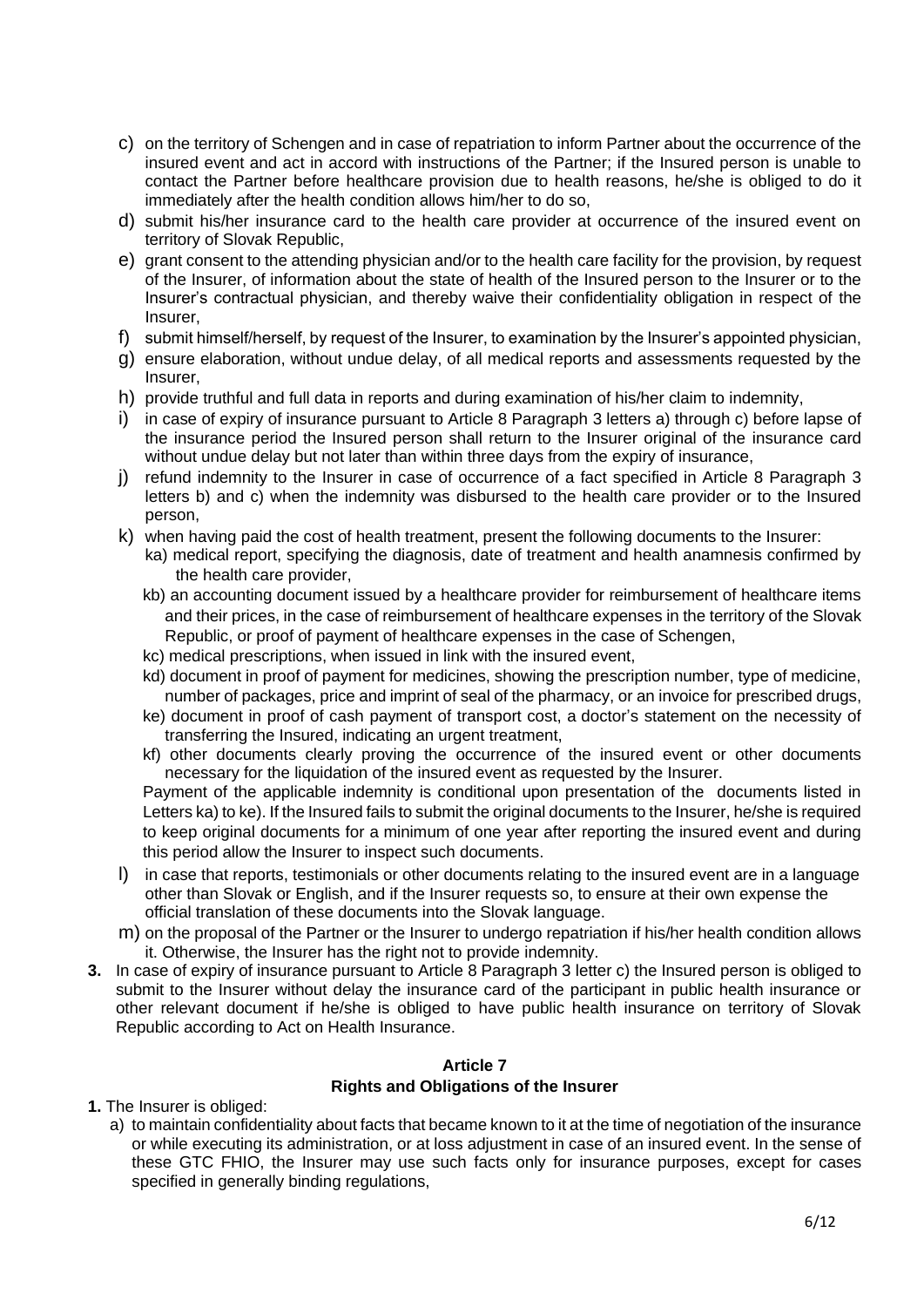- b) to issue the insurance card to the Insured person serving as written confirmation of conclusion of the insurance contract, without undue delay after signature of the insurance contract by both contracting parties and payment of the insurance premium, unless specified differently in the insurance contract,
- c) to issue, by request of the policyholder, confirmation of insurance for official use,
- d) to issue, by request of the policyholder, a duplicate insurance card; the Insurer is entitled to compensation of its related expenses, minimally in the sum 3 EUR per card.
- **2.** The Insurer has the right to request information about the state of health of the Insured person and to examine his/her health while negotiating insurance, at amendments of the insurance contract and in investigations of the claim from insurance, on the following basis:
	- a) medical form,
	- b) medical reports, excerpts and copies of health documentation acquired with consent of the Insured person from health care facilities having such information available,
	- c) medical examination, requested by the Insurer at its own cost, to be performed by the physician appointed by the Insurer.

#### **Article 8**

#### **Insurance Period and Expiry of Insurance**

- **1.** Insurance is incepted from the  $0<sup>th</sup>$  hour of the day designated as the beginning of insurance in the insurance contract.
- **2.** Insurance expires at lapse of the 24th hour on the day designated as the end of insurance in the insurance contract. If urgent healthcare cannot be finished before expiration of the insurance and has to continue even after the end of insurance, the Insurer will provide indemnity until the end of urgent healthcare provision, however, no longer than until the 28th day from the day agreed as the end of insurance.
- **3.** Insurance shall also terminate:
	- a) by expiry of eight-day notice period, if the Insured or the Insurer terminates the insurance contract in writing within two months of its conclusion. The notice period begins on the first day following the receipt of the notice by the other party,
	- b) by written agreement of the contracting parties in accordance with the relevant provisions of Civil Code on the date stated in the termination agreement,
	- c) by accepting the request of the Insured for early termination of insurance due to the origin of public health insurance,
	- d) by withdrawal from the insurance agreement or refusal of indemnity in accordance with the relevant provisions of the Civil Code,
	- e) by non-payment of premium in accordance with the relevant provisions of the Civil Code,
	- f) on the death of the Insured person.

#### **Article 9**

#### **Insurance Premium**

- **1.** The sum of the insurance premium applying to the individual insurance types shall be determined on the basis of the principles of actuarial calculations and according to the personal data of the Insured person as shown in the insurance contract.
- **2.** The insurance premium is payable as a lump sum for the entire insurance period on the day of conclusion of the insurance contract at latest, unless specified differently in the insurance contract. The Insurance premium is deemed to have been paid on the day of crediting the insurance premium, i.e. on the day when the insurance premium was debited from the Policyholder's account in favour of the Insurer's account in case of a cashless payment of the insurance premium when concluding insurance using a means of remote communication.
- **3.** The insurance premium is payable in the currency valid in the territory of the Slovak Republic and is deemed settled when paid in full.
- **4.** The Insurer is entitled to default interest, when the policyholder delays the payment of the premium.
- **5.** The Insurer is entitled to the insurance premium from beginning to the end of insurance.
- **6.** When insurance expires earlier than at lapse of the insurance period pursuant to Article 8, Paragraph 3 letters a) or b), the Insurer shall refund the unused insurance premium to the policyholder on fulfilment of the condition of absence of an insured event during the insurance period. The sum of the unused insurance period shall be determined by deducting, from the full sum of the paid insurance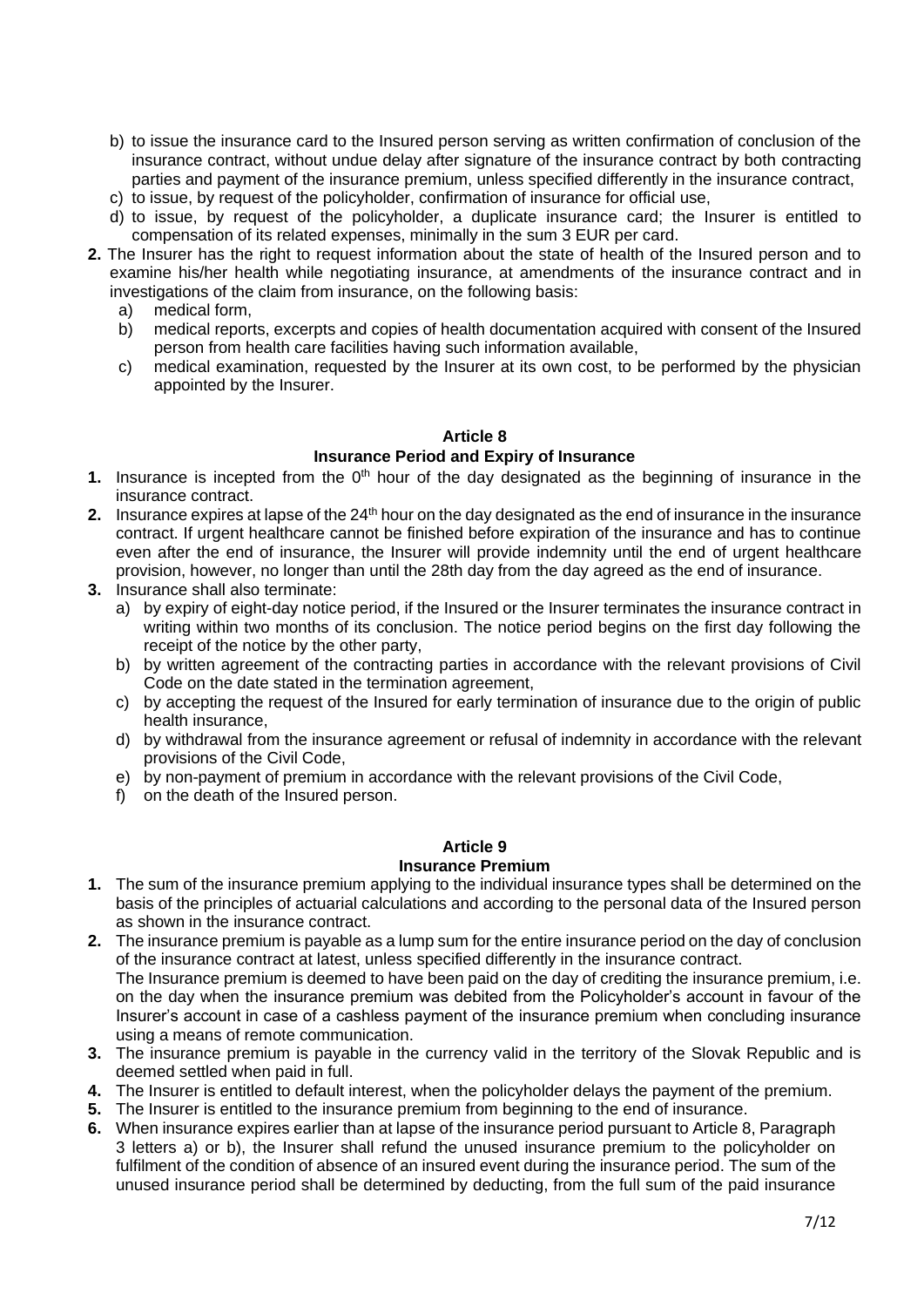premium, the premium applying to the period from beginning of insurance until the date of submission of the application to terminate the insurance to Insurer and total policy administration expenses in the sum of 20 EUR.

**7.** When insurance expires earlier than at lapse of the insurance period pursuant to Article 8, Paragraph 3 letter c), the Insurer shall refund the unused insurance premium to the policyholder on fulfilment of the condition of absence of an insured event during the insurance period. The sum of the unused insurance period shall be determined by deducting, from the full sum of the paid insurance premium, the premium applying to the period from beginning of insurance until the date of fulfilment of the obligation under Art. 6 Sec. 3 and total policy administration expenses in the sum of 20 EUR.

## **Article 10 Indemnity**

- **1.** In case of occurrence of an insured event the Insurer is obliged to provide indemnity to the person entitled to indemnity on the basis of the insurance.
- **2.** In case of indemnity for insured events the Insurer shall provide indemnity to the Beneficiary on the base of submitted documents clearly demonstrating that the Insured event occurred, and other documents required by the Insurer in accord with Article 6 Sec. 2 Letter k).
- **3.** In case of occurrence of insured event on territory of Slovak Republic, the Insurer shall pay indemnity to the Beneficiary in compliance with the provisions of the insurance contract, these Terms and Conditions, and any applicable Special Stipulations depending on the type of insurance. The sum of indemnity shall be calculated in compliance with the following:
	- a. Act on the scope of health care,
	- b. Measure of the Ministry of Public Health of the Slovak Republic in force at the time of provision of health care or urgent health care, which:
		- ba) established the scope of price regulation in the field of health care,

bb) issued the list of medical drugs and medicines fully payable or partially payable on the basis of public health insurance,

bc) issued the list of health care aids fully payable or partially payable on the basis of public health insurance,

bd) issued the list of dietetic foodstuff fully or partially covered on the base of public health insurance whereby the sum of indemnity from a single insured event must not exceed the sum which, in the given case, would correspond to the sum of health care indemnity from public health insurance, whereby the amount of indemnity for one insured event must not be higher than the payment for health care would be in the given case from public health insurance.

- **4.** If the insured event occurred within Schengen, the Insurer will provide indemnity at the rate usual in the country where the insured event occurred in cases when the Insured did not use the services of health care provider recommended by the Partner of the Insurer.
- **5.** Indemnity is payable in the currency of the Slovak Republic. In the case of conversion from foreign currencies, the Insurer applies the exchange rate of the European Central Bank valid on the day when the insured event occurred.
- **6.** In case of the Insured person's entitlement to third-party indemnification for loss incurred from the insured event, the entitlement shall transfer to the Insurer up to the sum of indemnity provided by the Insurer.

#### **Article 11 Reduction of Indemnity**

Should the Insured person violate the provisions of Article 6 Paragraph 1 letter a) and b), and/or of Paragraph 2 letters a) through h) and such violation had a material impact on the occurrence of the insured event or on the indemnity amount, or has made it difficult to identify the reason for indemnity, the extent or amount of the damage, or if the compensation of damage could not be paid in time or if such violation contributed to the occurrence of the insured event or extension of its consequences, the Insurer will be entitled to correspondingly reduce indemnity by up to 90 %, depending on the effects of the violation upon the scope of the Insurer's obligation to settle. In case of reduction of indemnity against a health care provider the remaining part of the commitment toward this provider shall be payable by the Insured person.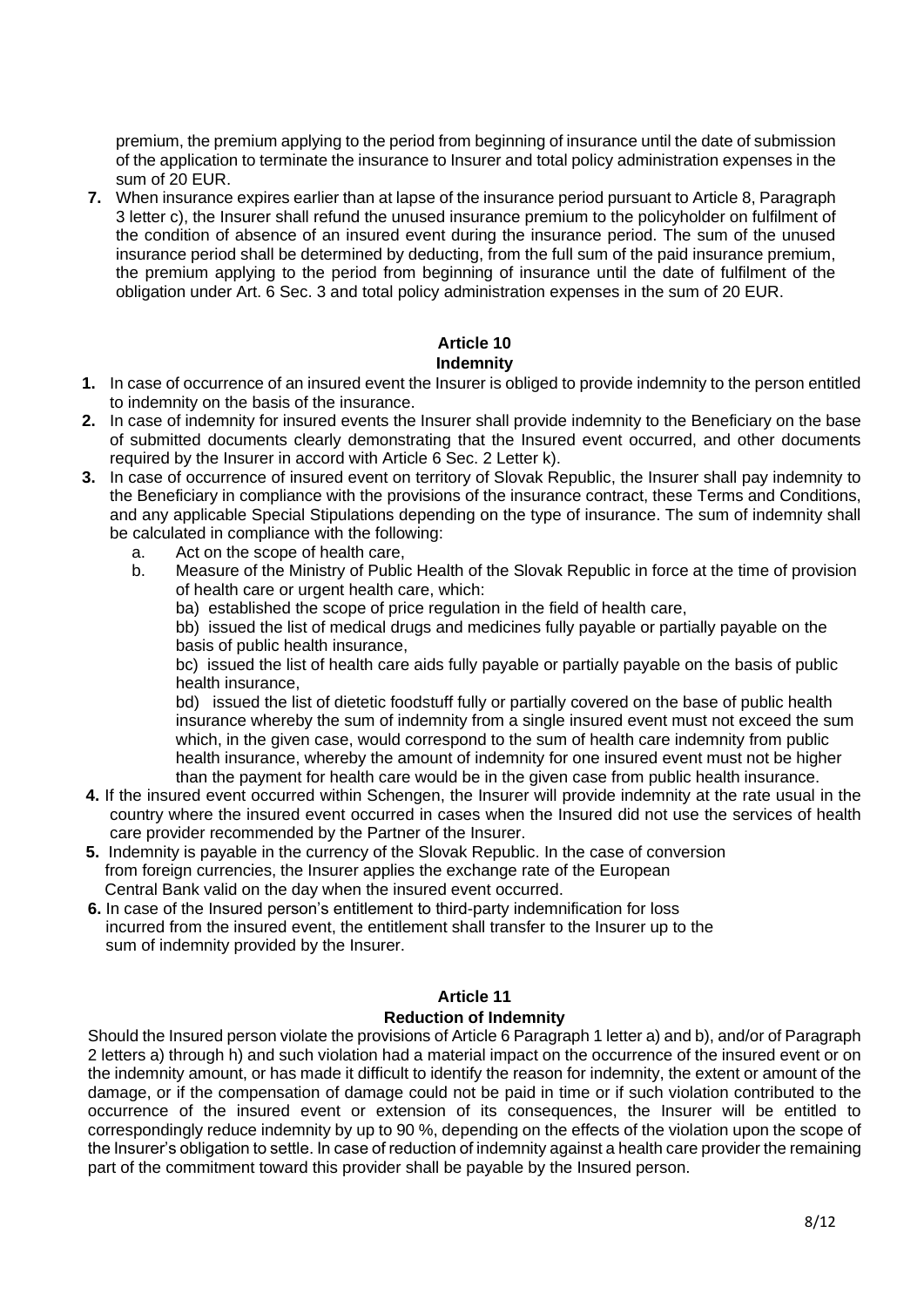## **Article 12 Change of Insurance**

- **1.** The Contracting Parties may agree in writing about changing the conditions of insurance.
- **2.** Changes of the insurance shall become effective from the calendar day agreed by the Contracting Parties but not earlier than from the day following the conclusion of the written agreement on the amendment in the form of a written supplement to the insurance contract.
- **3.** Applications for any changes of the insurance contract must be in a written form.

## **Article 13**

## **Assistance services**

- **1.** The Insured person is entitled for provision of immediate telephone assistance and help if he/she finds himself/herself in a difficult situation threatening his/her life due to an accident or an acute illness.
- **2.** In such a case, the Insured person 2.1. on territory of Schengen shall be entitled to the following assistance services: If required by the health condition of the Insured person:
	- a) informing on the healthcare facility to be contacted
	- b) ensuring provision of healthcare by a physician,
	- c) informing the healthcare facility about the way of covering cost for the provided healthcare.
	- In case that the health condition of the Insured person requires hospitalization:
	- d) choosing the healthcare facility appropriate to the health condition of the Insured person,
	- e) continual informing about the health condition of the Insured person and controlling the method and course of treatment by the medical facility,
	- f) ensuring transport of the Insured person back to the country, the travel document of which the Insured person owns, or to the other country in which the Insured person has a stay permission, if it is transport to the Slovak Republic or other country within Schengen,
	- g) informing the healthcare facility about the method of costs payment for the provided healthcare.
	- In case of death of the Insured person:
	- h) ensuring transport of the bodily remains of the Insured person back to the country, the travel document of which the Insured person owns, or to the other country in which the Insured person has a stay permission if it is transport to the Slovak Republic or other country within Schengen.
	- 2.2. on territory of Slovak republic shall be entitled to the following assistance services:
	- In case that the health condition of the Insured person requires hospitalization:
	- a) ensuring transport of the Insured person back to the country, the travel document of which the Insured person owns, or to the other country in which the Insured person has a stay permission, if it is transport to the country within Schengen.
	- In case of death of the Insured person:
	- b) ensuring transport of the bodily remains of the Insured person back to the country, the travel document of which the Insured person owns, or to the other country in which the Insured person has a stay permission if it is transport to the country within Schengen.
- **3.** The Insurer shall provide assistance services (indemnity) based on verbal or written request of the Insured person.
- **4.** In case that the Insured person uses the Partner for provision of assistance services, the Insurer is obliged to cover costs for services provided to the Insured person.

#### **Article 14**

## **Method of concluding an Insurance policy in the case of insurance concluded using a means of remote communication**

- **1.** Insurance according to these insurance terms and conditions is concluded by using a means of remote communication.
- **2.** The Policyholder will notify the Insurer of the request to conclude an insurance policy by filling in a form available on the Insurer's website or the website of the Insurer's contractual partner.
- **3.** The Insurer presents the insurance policy proposal for Foreigners' Health Insurers SATEFY online to the Policyholder using the form available on the Insurer's website or the website of the Insurer's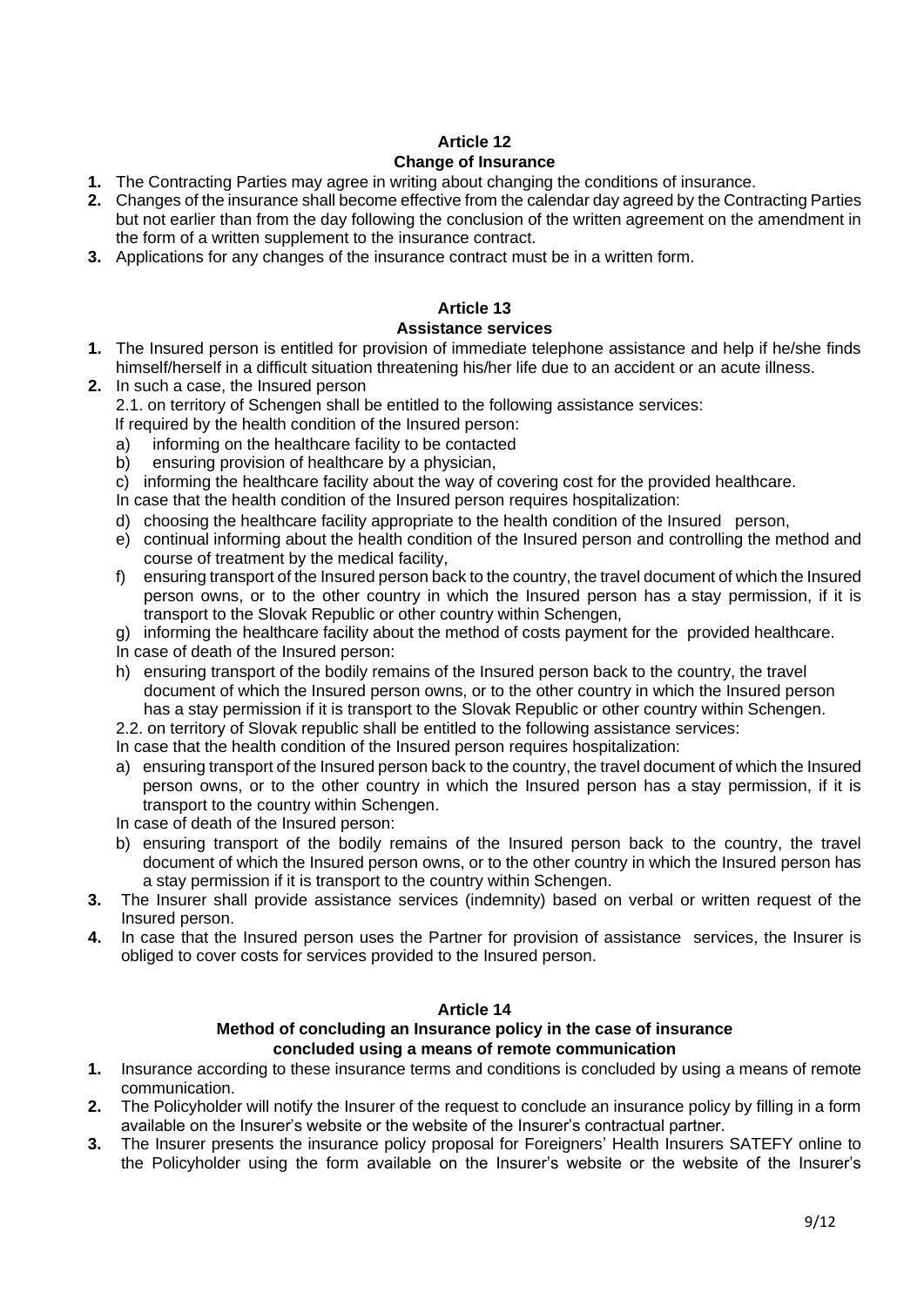contractual partner in the case where the Policyholder has made a notice of the request to conclude an insurance policy pursuant to point 2 of this Article.

**4.** The Insurance policy is concluded at the moment of payment of the insurance premium to the Insurer's account by using the payment gateway displayed at the end of the form completion process on the Insurer's website. If the insurance premium is not be paid, the Insurance policy shall not be validly concluded.

#### **Article 15 General Provisions**

- **1.** Revenues of the Insurer and income of the Insured person from insurance are taxable in the sense of generally binding legal regulations, as in force on the territory of the Slovak Republic. The Act No. 595/2003 Coll. on the income tax, as amended by later legislation, specifies settlements from the insurance policies which are exempt from the income tax, along with the items deductible and/or other tax related particulars applying to insurance.
- **2.** The Insured person does not participate in any surplus premiums generated by the Insurer within his management of means of Insured persons.
- **3.** Since insurance concluded by this policy is not a provision-creating insurance, this policy establishes no claim for payment of surrender value in case of termination of the insurance.
- **4.** Insurance is subject to insurance tax pursuant to Act No. 213/2018 Coll. on Insurance Tax and Amendments and Supplements to Certain Acts. The insurance premium is subject to insurance tax in the amount of the applicable legislation.

## **Article 16 Final Provisions**

- **1.** Deviation of the policy from the provisions of these GTC FHIO is possible, except for Articles No. 1, 2, 11, 12, 13, 15 and 16.
- **2.** The contracting parties agreed that the legal and procedural law applicable in the Slovak Republic will be applied to legal relationships governed by this agreement. All disputes arising out of the insurance contract shall be resolved by the competent court of the Slovak Republic. The contractual documentation is prepared in the Slovak language, if it is also prepared in other language versions, the Slovak version is legally binding.
- **3.** In the case of changes in the provisions of laws or of other binding regulations, or in the case of abrogation of laws and other binding regulations quoted within these GTC FHIO, the Insurer shall provide indemnity from insured events occurred after the effective date of the respective new legal regulations according to the provisions of these new legal regulations.
- **4.** It applies, for the delivery of documents, that the obligation to deliver a document shall be deemed fulfilled on the day of its acceptance or refusal of acceptance by the addressee, or on the day of its returning by the post office as undelivered mail to the dispatching party. Documents shall be delivered to the address last notified in writing.
- **5.** Financial debt of the Contracting Parties discharged by way of a post office or a financial institution shall be deemed fulfilled at the time of crediting the account of the eligible person with the sum in question.
- **6.** Complaints on correctness and quality of the Insurer's services are submitted in written form via mail or in person at any of its workplaces or electronically [\(staznosti-up@union.sk](mailto:staznosti-up@union.sk) or via a contract form placed o[n www.union.sk\)](http://www.union.sk/). The complainant will be informed about the outcome of the complaint settlement within 30 days from receipt of the complaint. In justified cases, the time limit for investigating and handling the complaint may be extended, but not for more than 60 calendar days; the complaint shall be informed in writing of the reasons for the delay in later handling of the complaint. For more information about how complaints are handled see [www.union.sk.](http://www.union.sk/) If a policyholder, insured or beneficiary is not satisfied with settlement of his/her complaint from the side of the Insurer or if he/she has not received any response within 30 days from filing, he/she has the right to submit an alternative dispute resolution to an ADR entity. Also the Slovak Insurance Association [\(www.poistovaciombudsman.sk,](http://www.poistovaciombudsman.sk/) email: [ombudsma@poistovaciombudsman.sk\)](mailto:ombudsma@poistovaciombudsman.sk) is the subject of Alternative Dispute Resolution. A complete list of ADR entities is available on the website of the Ministry of Economy of the Slovak Republic [www.mhsr.sk.](http://www.mhsr.sk/)
- **7.** These General Terms and Conditions of Foreigners' Health Insurance SAFETY online GTC FHIO/0122 were approved on 10.11.2021 and become effective as of 01.01.2022.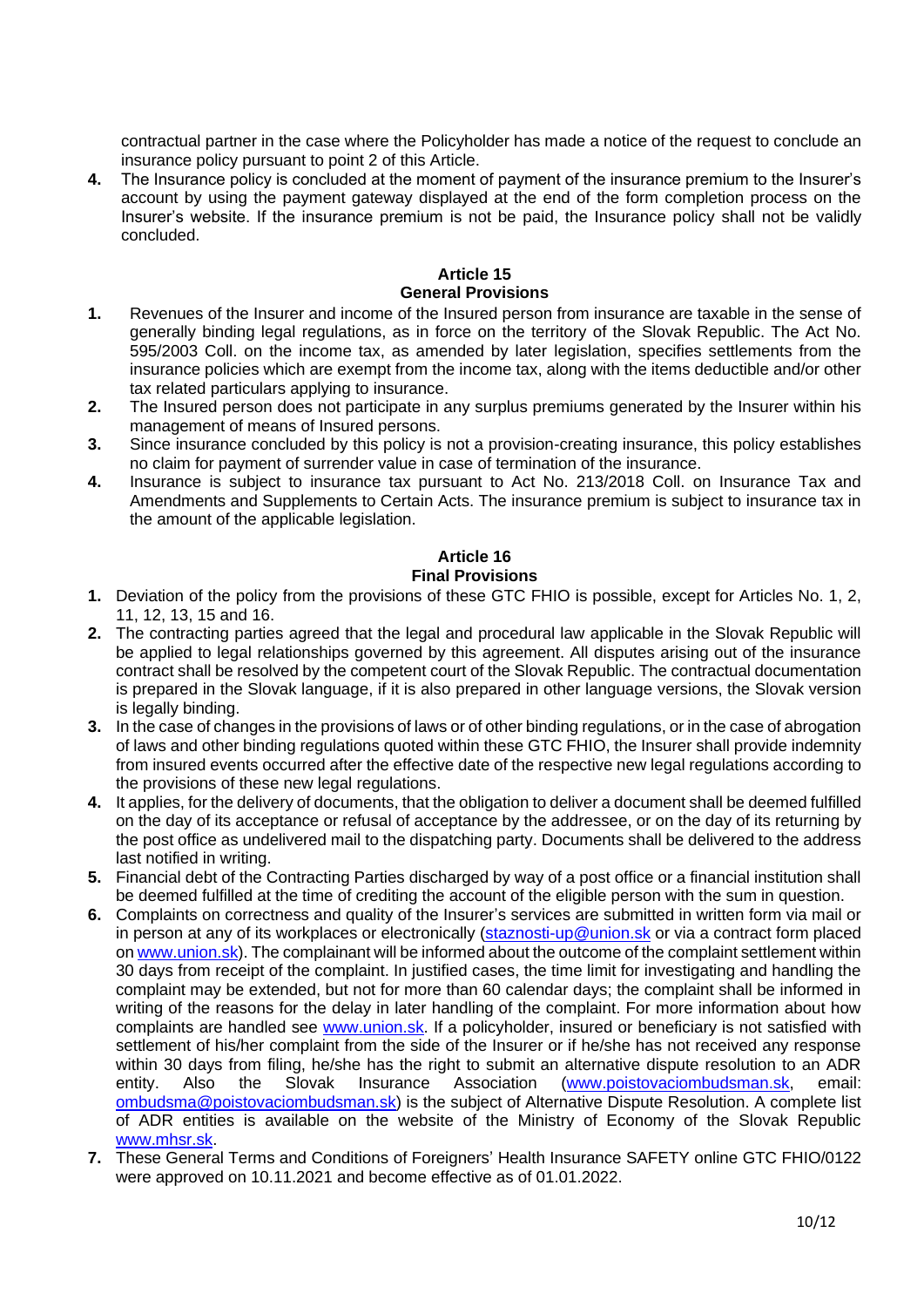# **SPECIAL STIPULATIONS to the General Terms and Conditions of Foreigners' Health Insurance SAFETY online (hereinafter "GTC FHIO")**

#### **I. INSURANCE TYPES**

Foreigners' health insurance SAFETY online is negotiated in the following insurance types:

- 1. Comprehensive insurance Type 1,
- 2. Work insurance RISK -Type 2

#### **II.**

## **INSURED EVENT AND SCOPE OF INSURANCE**

The following insurances are negotiated for the individual insurance types:

## **1. Comprehensive insurance (Type 1)**

## **Scope of insurance**

The Insurer covers the costs of:

- 1. provided health care and urgent health care on territory of the Slovak Republic,
- 2. provided urgent health care on territory of Schengen,
- 3. repatriation.

Divertly from Article 5 Section 4 letter c) GTC FHIO the Insurer covers also the costs incurred in connection with examination of the insured person which resulted in the confirmation of pregnancy on territory of the Slovak Republic.

#### **Insured event** is:

- 1. change in the state of health of the insured person in consequence of an accident or disease occurred to the insured person during the insurance period, if the changed state of health requires medical treatment during the insurance period or repatriation.
- 2. provision of health care, linked to prevention of changes in the state of health (prevention) on territory of the Slovak Republic, if the condition is met that the Insured has agreed Type 1 or 2 insurance for at least 6 continuous months,
- 3. provision of health care in connection with active and systematic monitoring of the state of health of the insured person whose state of health is expected to deteriorate, including his/her examination and treatment (dispensary care) on territory of the Slovak Republic, in connection with the accident or illness incurred during the Insurance period,
- 4. death of the Insured person during the insurance period.

## **2. Work insurance RISK (Type 2)**

#### **Scope of insurance**

The Insurer covers the costs of:

- 1. provided health care and urgent health care on territory of the Slovak Republic,
- 2. provided urgent health care on territory of Schengen,
- 3. repatriation.

Divertly from Article 5 Section 4 letter c) GTC FHIO the Insurer covers also the costs incurred in connection with examination of the insured person which resulted in the confirmation of pregnancy on territory of the Slovak Republic.

Divertly from Article 5 Section 4 letter b) of GTC FHIO the Insurer covers also the costs incurred in link with performing manual work.